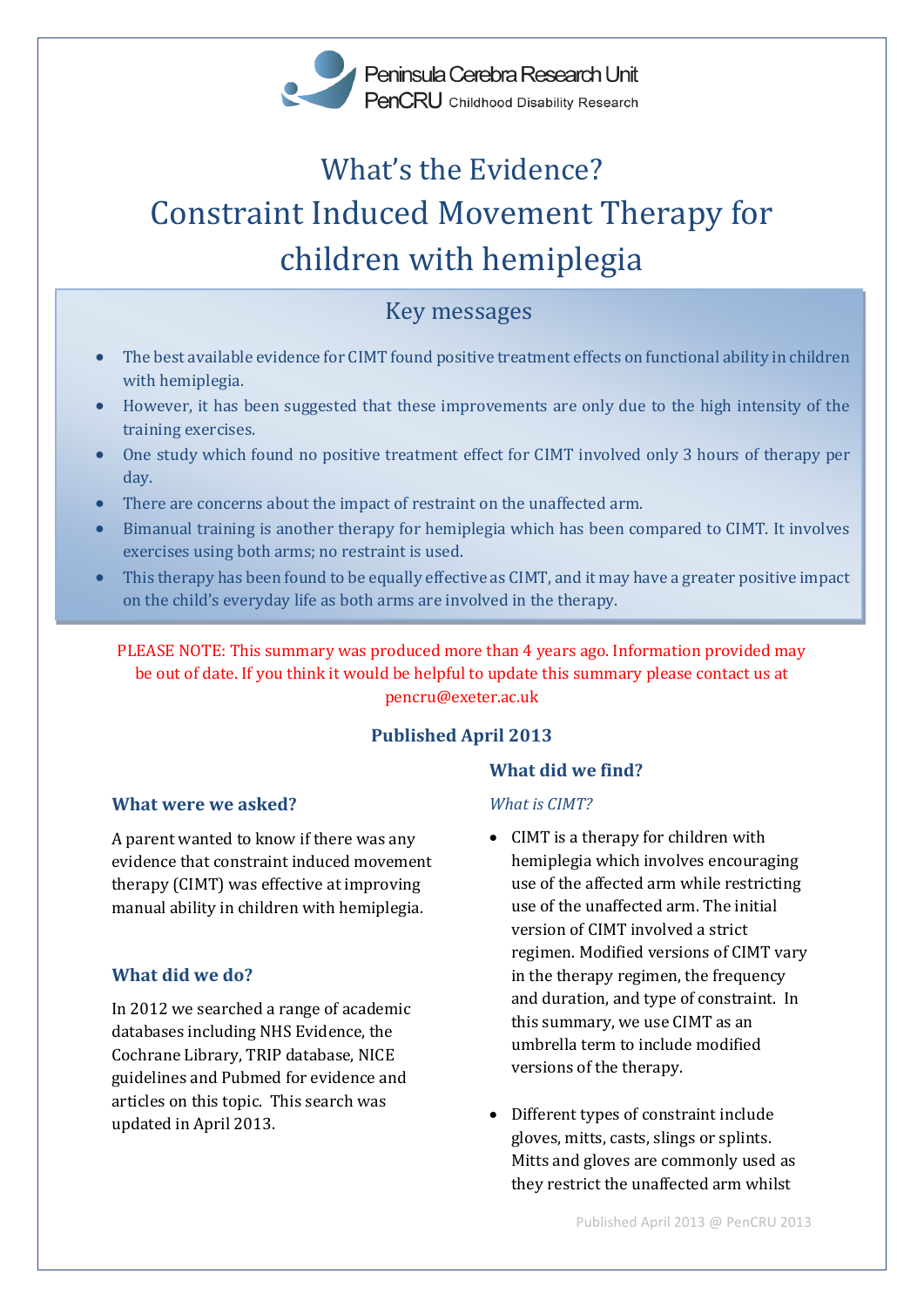still allowing for the arm to be used in the event of a trip or fall.

- CIMT has been carried out at home, preschool, hospital or at a designated camps, and in some cases parents and carers have been trained to deliver the therapy.
- There are some concerns about whether constraint has a detrimental or harmful effect in the long term, and whether the 'non-impaired' arm is wholly unaffected.<sup>1</sup>
- The number of randomised controlled trials (RCTs) investigating this treatment has increased in recent years, which suggests a growing interest in the therapy.

## *What studies were found?*

Our search found three systematic review articles which summarised evidence from several studies; the most recent of these was published in 2009. 2-4 Two of the reviews included all types of study design,2,3 and one review included only the three RCTs judged to have used high quality methods. <sup>4</sup> Nine additional RCTs have been published since the most recent review.5-13 There were many differences between these studies:

- The age range of children was from 12 months to 17 years, although most studies included children aged three to seven years.
- The intervention type and schedule varied widely; the most common treatment schedule was six hours of training per day, for a period of 10-15 days. The longest intervention was two months, consisting of two hours training per day. The lowest intensity intervention was 3.5-4 hours of training

for two days per week, over four weeks.<sup>13</sup>

- The largest RCT involved a group of 63 children.
- The types of outcome measured in the studies varied. There were some laboratory controlled tests, some methods that assess play activities, and a range of questionnaires that were completed by parents and carers. Some of these methods measured unilateral function (how much and how well the affected limb is used) and others measured bimanual ability (how much and how well both arms are used together).

## *Did CIMT have a positive effect?*

- All of the RCTs included in the three review papers, plus six of the nine more recent RCTs, compared CIMT to usual care.5,7,8,10,12,13 Usual care varies between countries and centres, and is often not well specified or defined.
- The majority of studies found positive treatment effects for CIMT on bimanual and unilateral functioning.
- It was difficult to compare the results of these studies because they used different scales to measure either unilateral or bimanual improvements.
- Usual care is of much lower intensity than CIMT, and it has been argued that improvements in functional ability following CIMT are only due to the high intensity nature of the therapy, rather than the use of constraint.
- One RCT found no significant treatment effect for CIMT compared to usual care.<sup>8</sup> The authors suggested that this result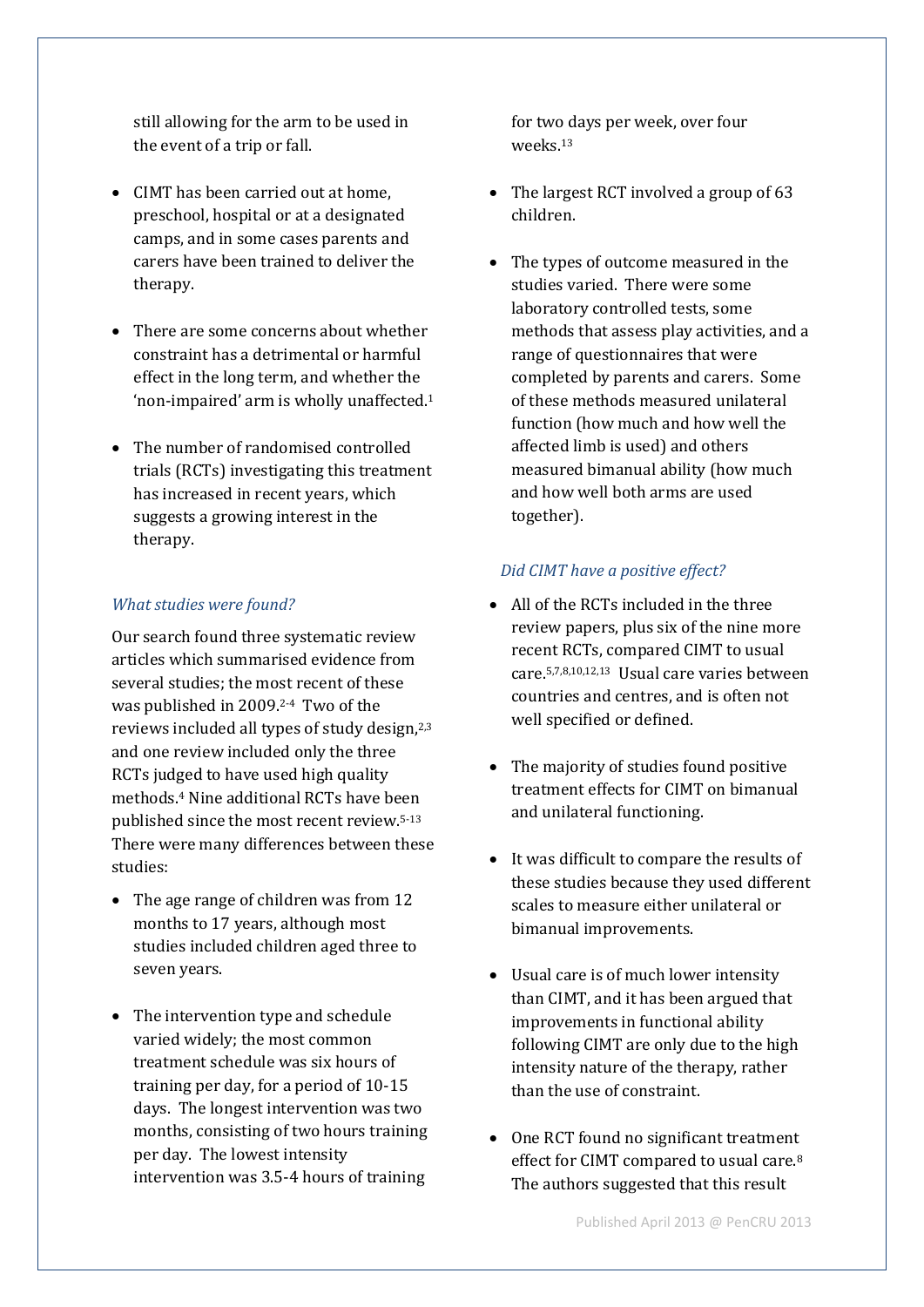could be because their CIMT protocol included only 3 hours of therapy per day; studies that have found a significant improvement typically involved higher intensity therapy.

- Another recent RCT compared a modified CIMT programme delivered by parents to an intensive occupational therapy programme.<sup>11</sup> This study reported no beneficial effect for the CIMT over similarly intensive therapy. However, methodological concerns have been raised with regards to this study particularly in terms of families' adherence to the CIMT regimen, <sup>14</sup> which are refuted by the authors as integral to the pragmatic design of their trial.<sup>15</sup>
- A recent RCT found that children younger than five years of age were more likely to reach the maximum treatment effect of CIMT within a six week period than children older than 5. 16

#### *Is CIMT effective because of restraint or intensity?*

CIMT typically involves up to six hours of manual training exercises per day, whereas usual care involves only a couple of hours of therapy per week. It has been suggested that CIMT has a positive effect on ability of the affected arm only because it involves much higher intensity training for more hours per week, rather than because the less affected limb is restrained.

#### *Bimanual training*

Recently, another type of therapy for hemiplegia has been compared to CIMT. Bimanual training involves hand and arm exercises to improve bimanual coordination. Both arms are used in the therapy, no restraint is used, and it is of equal intensity to CIMT. An advantage of

this method is that, as both arms are involved, there are no concerns about the treatment having a detrimental effect on the restrained arm, and children may find the therapy less frustrating.

A recent systematic review found seven RCTs that compared CIMT with bimanual training.<sup>17</sup>

- Children aged 2-16 with hemiplegic CP were included.
- Treatment programmes ranged from 10-60h per week, over 10 consecutive week days to 10 weeks.
- All studies included in this review found significant improvements in arm function and overall functional performance in both the CIMT and the bimanual training groups, although different tools were used to measure these improvements.
- One study found greater improvements in grasp in the affected arm in the CIMT group. The same study also found that the bimanual training group showed greater improvements in bilateral spontaneous use of the affected arm.
- Another study also found greater improvements in bimanual coordination in the bimanual training group.

The systematic review concludes that, although both CIMT and BIT improve arm function, bimanual training may have a greater positive impact on the child's daily life.

#### **What do we think?**

 The evidence suggests that CIMT can have a positive effect on frequency and quality of use of the affected limb in children with hemiplegia, although it has been suggested that the success of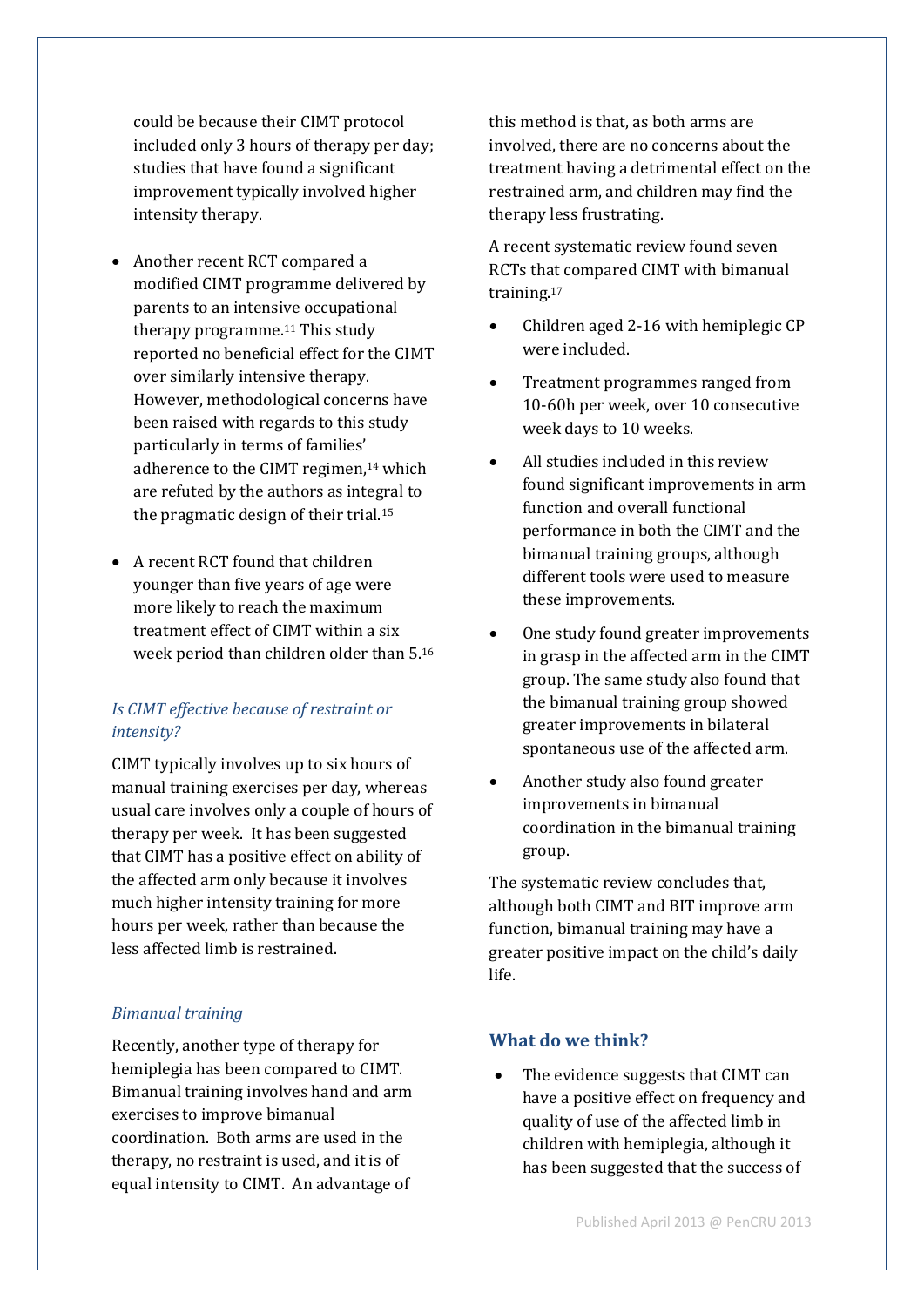this therapy is due to the high intensity training programme rather than use of a restraint.

- Further research is needed into the long term effects of the treatment on the development of the restricted arm.
- There is not enough evidence to say which type of restraint is best, how long it should be worn to be most effective, or at what age children would benefit most from the therapy.
- Bimanual training is an alternative therapy which so far has been shown to be equally as effective as CIMT at improving unilateral and bimanual ability in the affected arm.
- The NICE guidelines for spasticity in children and young people suggest that CIMT is followed by bimanual therapy, and intensive programmes over short periods (4-8 weeks) are recommended.<sup>18</sup>
- More long term studies into both treatments are needed, including large numbers of children and measuring improvements in the same way.
- It is important that outcome measures used in these studies have clinical relevance to the child i.e. they measure aspects of functional ability that are important to the child in everyday life.

We would like to hear your feedback on this summary - please email us at [pencru@exeter.ac.uk](mailto:pencru@exeter.ac.uk) if you have any comments or questions.

## **References**

- 1. [Eliasson AC,](http://www.ncbi.nlm.nih.gov/pubmed?term=%22Eliasson%20AC%22%5BAuthor%5D) [Shaw K,](http://www.ncbi.nlm.nih.gov/pubmed?term=%22Shaw%20K%22%5BAuthor%5D) [Berg E,](http://www.ncbi.nlm.nih.gov/pubmed?term=%22Berg%20E%22%5BAuthor%5D) [Krumlinde-Sundholm L.](http://www.ncbi.nlm.nih.gov/pubmed?term=%22Krumlinde-Sundholm%20L%22%5BAuthor%5D) (2011) An ecological approach of Constraint Induced Movement Therapy for 2-3-year-old children: a randomized control trial. Research in Developmental Disabilities 32(6): 2820-2828 <http://www.ncbi.nlm.nih.gov/pubmed/21700416>
- 2. Sakzewski L, Ziviani J, Abbott DF, Macdonell RAL, Jackson GD, Boyd RN. (2011) Randomized trial of constraint-induced movement therapy and bimanual training on activity outcomes for children with congenital hemiplegia. Developmental Medicine & Child Neurology 53(4): 313–320 <http://onlinelibrary.wiley.com/doi/10.1111/j.1469-8749.2010.03859.x/abstract>
- 3. Taub E, Griffin A, Uswatte G, Gammons K, Nick J, Law CR. (2011) Treatment of Congenital Hemiparesis With Pediatric Constraint-Induced Movement Therapy. Journal of Child Neurology 25 (9): 1163-1173 <http://jcn.sagepub.com/content/26/9/1163.abstract?rss=1>
- 4. [De Brito Brandão M,](http://www.ncbi.nlm.nih.gov/pubmed?term=%22de%20Brito%20Brand%C3%A3o%20M%22%5BAuthor%5D) [Mancini MC,](http://www.ncbi.nlm.nih.gov/pubmed?term=%22Mancini%20MC%22%5BAuthor%5D) [Vaz DV,](http://www.ncbi.nlm.nih.gov/pubmed?term=%22Vaz%20DV%22%5BAuthor%5D) [Pereira de Melo AP,](http://www.ncbi.nlm.nih.gov/pubmed?term=%22Pereira%20de%20Melo%20AP%22%5BAuthor%5D) [Fonseca ST.](http://www.ncbi.nlm.nih.gov/pubmed?term=%22Fonseca%20ST%22%5BAuthor%5D) (2010) Adapted version of constraint-induced movement therapy promotes functioning in children with cerebral palsy: a randomized controlled trial. Clinical Rehabilitation 24(7): 639-647 <http://cre.sagepub.com/content/24/7/639.abstract>
- 5. Gordon AM, Hung Y, Brandão M, Ferre CL, Kuo H, Friel K, Petra E, Chinnan A, Charles JR. (2011) Bimanual Training and Constraint-Induced Movement Therapy in Children With Hemiplegic Cerebral Palsy: A Randomized Trial. Neurorehabilitation and Neural Repair 25(8): 692-702 <http://nnr.sagepub.com/content/early/2011/06/23/1545968311402508.abstract>
- 6. Aarts PB, Jongerius PH, Geerdink YA, van Limbeek J, Geurts AC. (2010) Effectiveness of Modified Constraint- Induced Movement Therapy in Children With Unilateral Spastic Cerebral Palsy: A